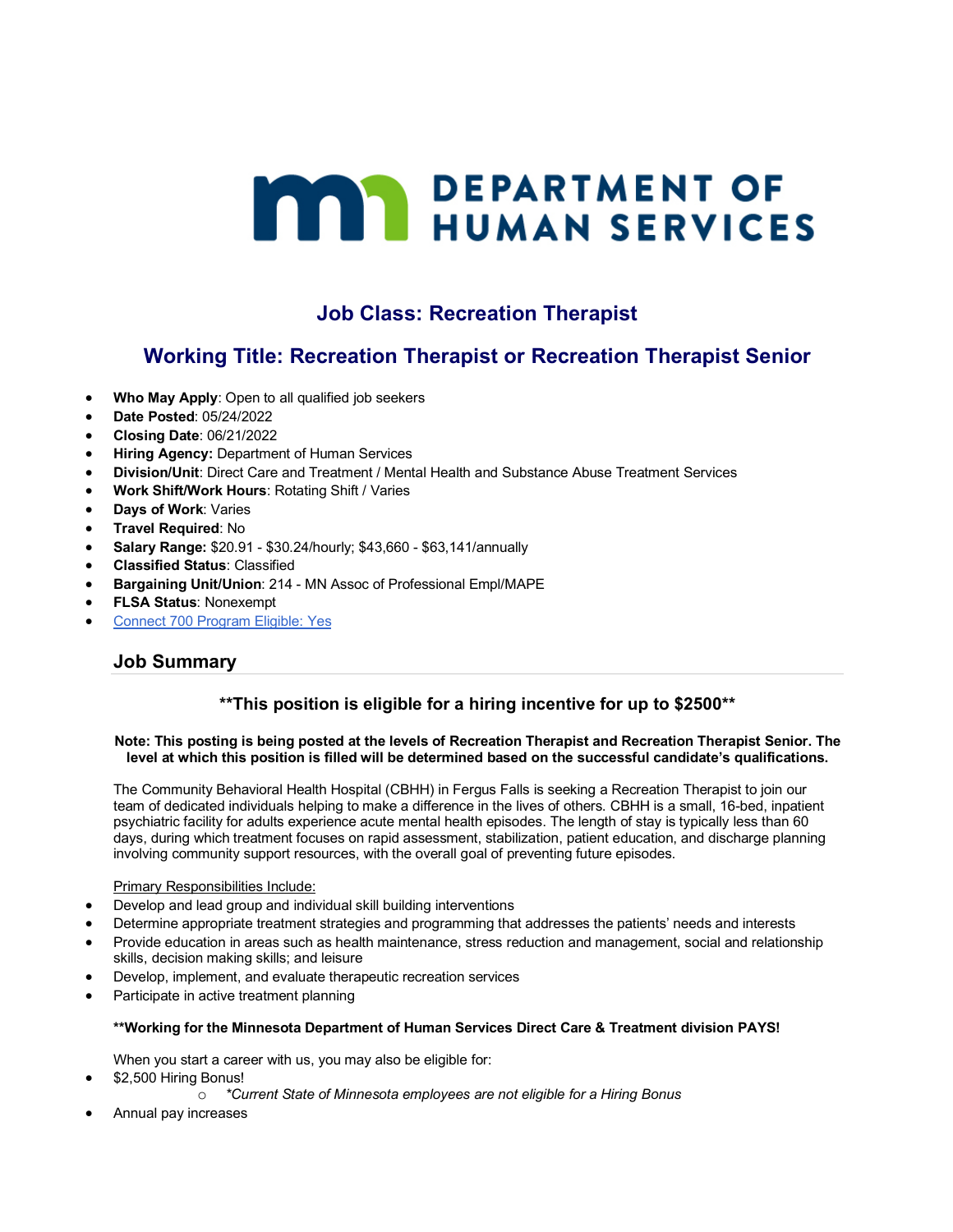- Tuition reimbursement for courses related to the work of DHS
- Student loan reimbursement for eligible positions

## **Qualifications**

#### **Minimum Qualifications**

Recreation Therapist:

• Bachelor's degree in Recreation, Therapeutic Recreation, Occupational Therapy, Park/Recreation, Corrective Therapy, or Physical Education.

Recreation Therapist Senior:

- Bachelor's degree in Recreation, Therapeutic Recreation, Park/Recreation, Corrective Therapy, Physical Education, or related field; **AND**
- Two years of professional experience as a Recreation Therapist with responsibility for developing group and individual therapeutic recreation and/or corrective therapy programs, and for monitoring and evaluation client progress.

# **Preferred Qualifications**

• Our employees are dedicated to ensuring cultural responsiveness. Preferred candidates will have a variety of experiences working effectively with others from different backgrounds and cultures.

#### **Additional Requirements**

The individual(s) selected for this position are required to attest to and provide proof of COVID-19 vaccination by their first day of employment, per federal requirements. The individual(s) selected for the position may request an accommodation if they are unable to receive a COVID-19 vaccination due to: (a) a recognized medical condition for which a COVID-19 vaccine is contraindicated; or (b) an objection based upon a sincerely held religious belief, practice, or observance. For additional information about this COVID-19 vaccination requirement, contact **Raegan Juntunen** in DHS Human Resources at raegan.juntunen@state.mn.us. Please do not email or provide any proof of vaccination with your application/resume. This information will be collected from you if you are hired for this position. This position requires successful completion of the following:

• REFERENCE/BACKGROUND CHECKS - The Department of Human Services will conduct reference checks to verify job-related credentials and criminal background check prior to appointment.

## **Application Details**

#### **Why Work For Us**

WE MAKE A DIFFERENCE! The Minnesota Department of Human Services impacts the lives of 1.7 million people every year, helping them meet their basic needs so they can achieve their highest potential.

GREAT BENEFITS PACKAGE! The State of Minnesota offers a comprehensive benefits package including low cost medical and dental insurance, employer paid life insurance, short and long term disability, pre-tax flexible spending accounts, retirement plan, tax-deferred compensation, generous vacation and sick leave, and 11 paid holidays each year.

Our mission as an employer is to actively recruit, welcome and support a workforce, which is diverse and inclusive of people who are underrepresented in the development of state policies, programs and practices, so that we can support the success and growth of all people who call Minnesota home.

Our differences make us stronger and leveraging them helps us create a workforce where everyone can thrive. The State of Minnesota is an equal opportunity employer. We are committed to embedding diversity, equity, inclusion, and accessibility at our workplace. We do this by developing strong leaders and advocates, increasing cultural competence and understanding among all employees, and removing institutional barriers and attitudes that prevent employees from advancing as far as their talents will take them. We prohibit discrimination and harassment of any kind based on race, color, creed, religion, national origin, sex (including pregnancy, childbirth and related medical